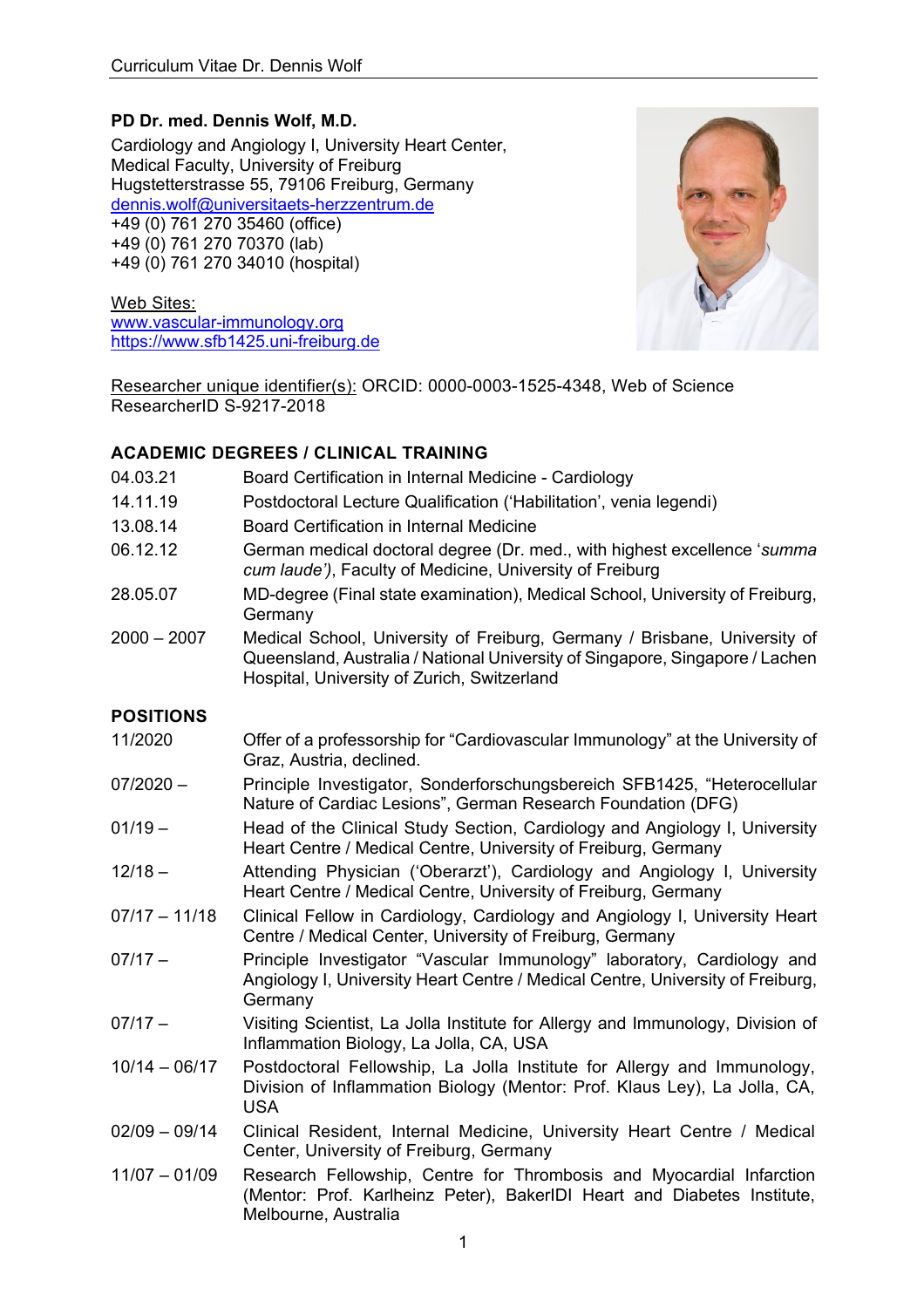### **AWARDS**

| 11/2020 | Edith von Kaulla Forschungspreis, University of Freiburg                                                                    |
|---------|-----------------------------------------------------------------------------------------------------------------------------|
| 10/2019 | Hans-Jürgen-Bretschneider Poster Price, Basic Science Meeting, German<br>Cardiac Society (DGK)                              |
| 05/2019 | Werner-Hauss-Award, German Atherosclerosis Research Society (DGAF)                                                          |
| 05/2019 | Paul Dudley White International Scholar, Vascular Discovery Meeting 2019,<br>ATVB Council, American Heart Association (AHA) |
| 11/2018 | Best Manuscript Award 2018, Circulation Research                                                                            |
| 04/2018 | Research Prize, Heart and Diabetes Working Group, German Society of<br>Cardiology (DGK)                                     |
| 05/2017 | Finalist (1 of 4), Irvine Page Young Investigator Award, American Heart<br>Association (AHA)                                |
| 11/2016 | Finalist (1 of 4), Early Career Award, ATVB Council, American Heart<br>Association (AHA)                                    |
| 06/2016 | Best Abstract Prize, European Atherosclerosis Society (EAS)                                                                 |
| 06/2016 | Environmental Research Prize, Immanuel Kant Foundation, Freiburg,<br>Germany                                                |
| 12/2015 | Acute Cardiac Care Research Prize, European Society of Cardiology (ESC)                                                     |
| 06/2015 | Travel Grant, Gordon Research Conference for Atherosclerosis                                                                |
| 04/2013 | Young Investigator Award, German Atherosclerosis Research Society<br>(DGAF)                                                 |
| 02/2012 | Poster Prize, German Society for Thrombosis and Haemostasis (GTH)                                                           |
| 08/2011 | Young Investigator Award in Basic Science, European Society of<br>Cardiology (ESC)                                          |
| 02/2011 | Best Abstract Price, German Society for Thrombosis and Haemostasis<br>(GTH)                                                 |
| 11/2010 | <b>Travel Grant, American Heart Association, ATVB Council</b>                                                               |
| 08/2008 | Poster Prize, Cardiac Society of Australia and New Zealand (CSANZ)                                                          |
| 08/2006 | Travel Grant, German Academic Exchange Services (DAAD)                                                                      |

## **RESEARCH SUPPORT**

| $2021 - 2031$ | Endowed Professorship for "Cardiovascular Systems Immunology", Else |
|---------------|---------------------------------------------------------------------|
|               | Kröner Fresenius Stiftung                                           |

- 2020 2024 Project grant, German Research Foundation (DFG), Collaborative Research Center 1425 (Sonderforschungsbereich SFB1425)
- 2020 2024 Starting grant, European Research Council (ERC)
- 2019 2021 Else-Kröner-Fresenius Foundation, project grant
- 2019 2020 Berta-Ottenstein Advanced Clinician Scientist Program
- 2014 2017 Research Fellowship, German Research Foundation (DFG)
- 2013 Inge-Edler Fellowship, German Society of Cardiology (DGK)
- 2013 Wilhelm-Stoffel Fellowship for Atherosclerosis Research, Merck, Sharpe & Dome (MSD)
- 2007-2008 Carl-Duisberg-Science-Fellowship, Bayer Science and Education Foundation, Germany

Total research support: ca. 3,176,000 € Total funding/awards mentees: ca. 191,000 €